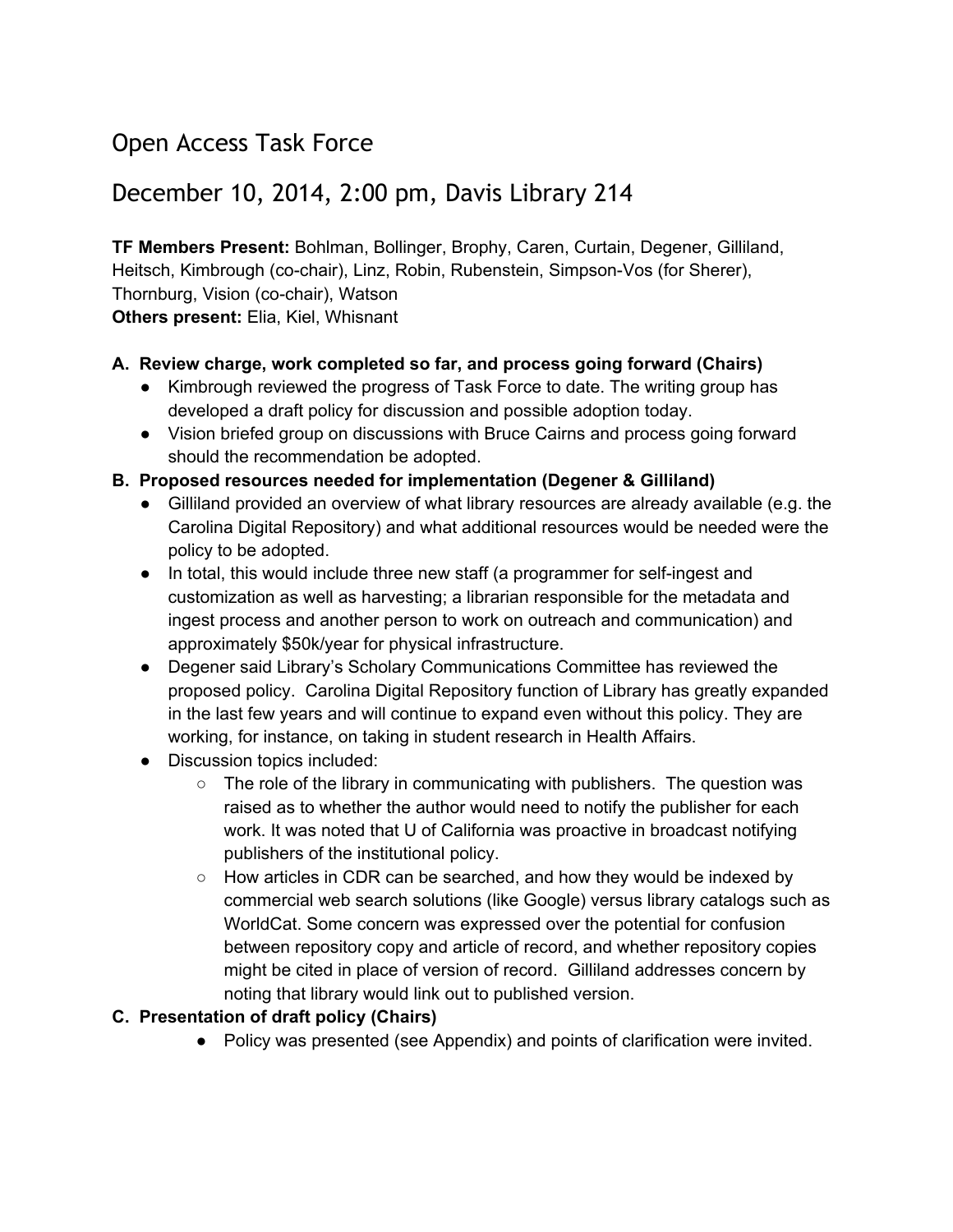- Bollinger: As a grant of rights from faculty to the university, this would be a University Policy that would require approval from vice chancellors, Counsel, and a responsible university officer.
	- [Note: the policy was subsequently edited to reflect this clarification]
- Vision: this deals mostly with rights-retention; faculty grant to the institution, as a condition of employment, a non-exclusive, non-commercial license to distribute. Very limited in what it achieves but very important, since it protects the author's ability to publish where they wish; with no requirement to pay the publisher for the right to disseminate the manuscript through a repository should they wish to exercise that option. Authors can easily opt-out for any individual work. It puts the legal weight of the university behind faculty should they wish to make something available through a repository, but the power is in the faculty's hands to decide how much to invoke it. In that way, it is a very weak mandate.
- Discussion
	- Watson: When does the university acquire ownership of the copyright.
	- Vision: This policy is not required for it to be in force -- as soon as you write it, university has non-exclusive right they grant back to you.
	- Watson was concerned with when copyright begins. Is it when you put the pen to paper?
	- Gilliliand said this isn't actually settled in law. This doesn't give university any more or less right to seize the work, regardless.
	- Curtain: Public Records Law in NC lets anything be gotten at any time.
	- Further comments from the writing committee:
		- Watson: Was skeptical at first of this, but have withdrawn those concerns. Policy is irresistable--has been adopted lots of other places; trend is clear. Second, it is in effect voluntary. And finally, biggest concern wasn't protecting rights of faculty author, but protecting publication structure of the humanities, which depend on nonprofit society journals. Why would anyone subscribe to journals anymore? There would be no place to publish. I took this to many journals in field, and they were not worried. They were fine with a one-year embargo and confident that the journal's value-added is sufficient that people will want to pay for it. "I've decided to back down; I see writing on wall."
		- Caren: i favored this at beginning and still do; a good modest step.

#### **D. Discussion and consideration of policy (Kiel)**

- Question: why rights can't just transfer when the author deposits in the repository?
	- Vision: that would be an opt-in rather than opt-out and so would not solve current state of affairs in which author addenda are rejected. This hinges on faculty granting a license to the university before the publisher is an interested party.
	- Gilliland: also, if you wanted to deposit later, this could be problematic.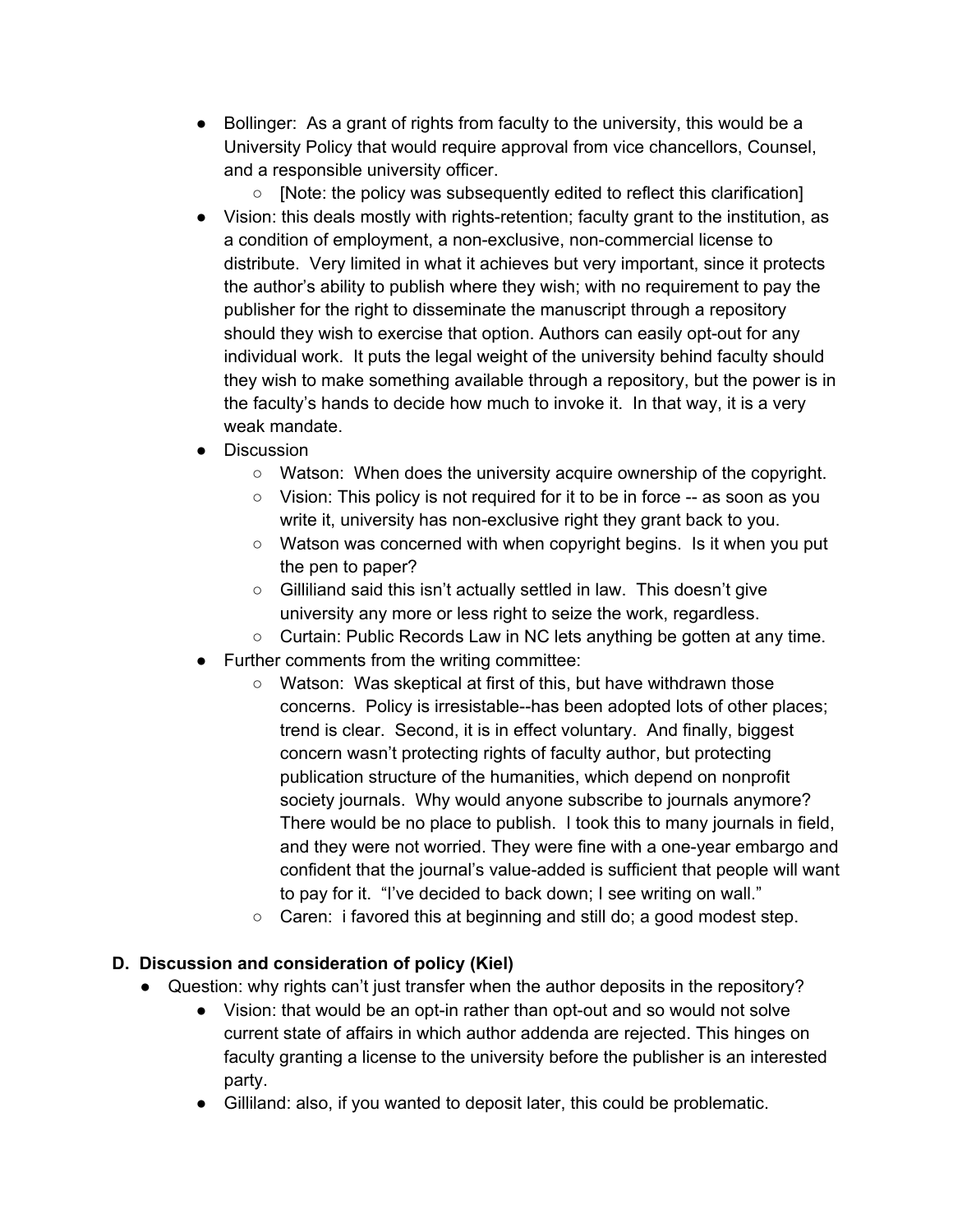- Thornburg raised point of clarification about the provision to waive the policy, whether this was intended to be a permissive policy.
- Thornburg also asked about why the provision against commercial use or sale. Vision and Watson clarified that this is preventing the university from competing with publishers to sell.

#### **Vote: Unanimous approval to move ahead with this policy, with caveat that Office of Counsel will tweak language, with special attention to the notforprofit clause in section 2.1**

## **E. Discussion of next steps (Chairs)**

- Vision: This will be presented to Chair of the Faculty as a report, with a short executive summary, some background, the policy recommendation itself and FAQs based on the concerns raised by the TF. The writing committee will help with that, and it will circulate to the TF before being presented to Bruce.
- TF will be asked to help present the recommendation in front of various faculty bodies, to raise awareness and air questions and concerns before Faculty Council takes it up. Chairs will send everyone the final version after Office of Counsel's tweaking.

### **Meeting adjourned at 3:00pm.**

### **Minutes drafted by Whisnant, revised by Vision.**

# Appendix: Draft Policy

- 1.1 The Faculty of the University of North Carolina at Chapel Hill is committed to disseminating the fruits of its research and scholarship as widely as possible, and to protecting the intellectual property rights of its faculty.
- 1.2 In keeping with those commitments, the Faculty Council requests the Provost to adopt the following policy, which applies to all scholarly articles authored or coauthored by persons while a member of the Faculty whose copyright is held by the faculty member under University policy.
- 1.3 This policy shall not apply to any articles completed before the adoption of this policy and any articles for which the Faculty member entered into an incompatible licensing or assignment agreement before the adoption of this policy.
- 2.1 Each Faculty member grants to the University of North Carolina at Chapel Hill a nonexclusive, [noncommercial], irrevocable, worldwide license to exercise any and all rights under copyright relating to each of his or her scholarly articles, in any medium [and to assign these rights to third parties], provided that [the the exercise is noncommercial in nature *or* articles are not sold for a profit], and to authorize others to do the same.
- 2.2 The Provost or Provost's designate will waive application of the license for a particular article or delay access for a specified period of time upon express direction by a Faculty member.